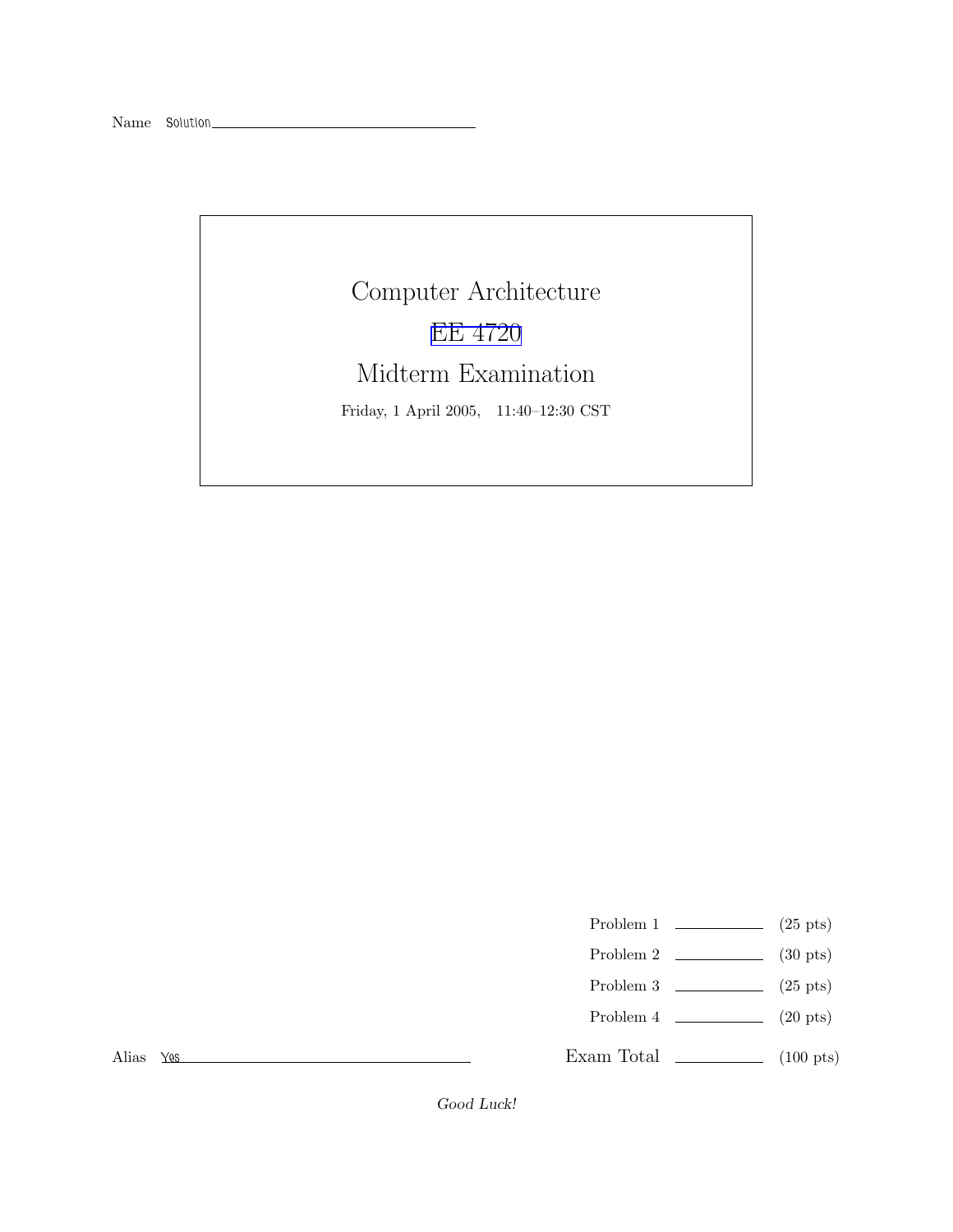Problem 1: In the diagram below some wires are labeled with cycle numbers, indicating that the wire is used at that cycle. If a value on any labeled wire is changed the code would execute incorrectly.

- There are no branches or other control-transfer instructions.
- $\overline{\bigtriangledown}$  [15 pts] Write a program consistent with these labels.

 $\overrightarrow{\mathcal{A}}$  All register numbers must be made up; use as many different register numbers as possible while still being consistent with the labels.

 $\vec{\triangledown}$  [10 pts] Why would there be no solution to the problem if the  $\boxed{\text{C5:1}}$  label in WB were changed to  $\boxed{\text{C5:0}}$ ? If the label were changed then the second instruction would have to be a load. The third instruction bypasses the result of the second instruction without a stall, and there's no way that can be done if the second instruction is a load.



| # Solution     |  |                |  |                     |  |  |
|----------------|--|----------------|--|---------------------|--|--|
| Cycle          |  |                |  | 0 1 2 3 4 5 6 7 8 9 |  |  |
| add r1, r2, r3 |  | IF ID EX ME WB |  |                     |  |  |
| addi r4, r5, 6 |  | TF TD FX MF WB |  |                     |  |  |
| sub r6, r7, r4 |  | IF ID EX ME WB |  |                     |  |  |
| or r8, r9, r4  |  |                |  | IF ID EX ME WB      |  |  |
| Cycle          |  |                |  | 0 1 2 3 4 5 6 7 8 9 |  |  |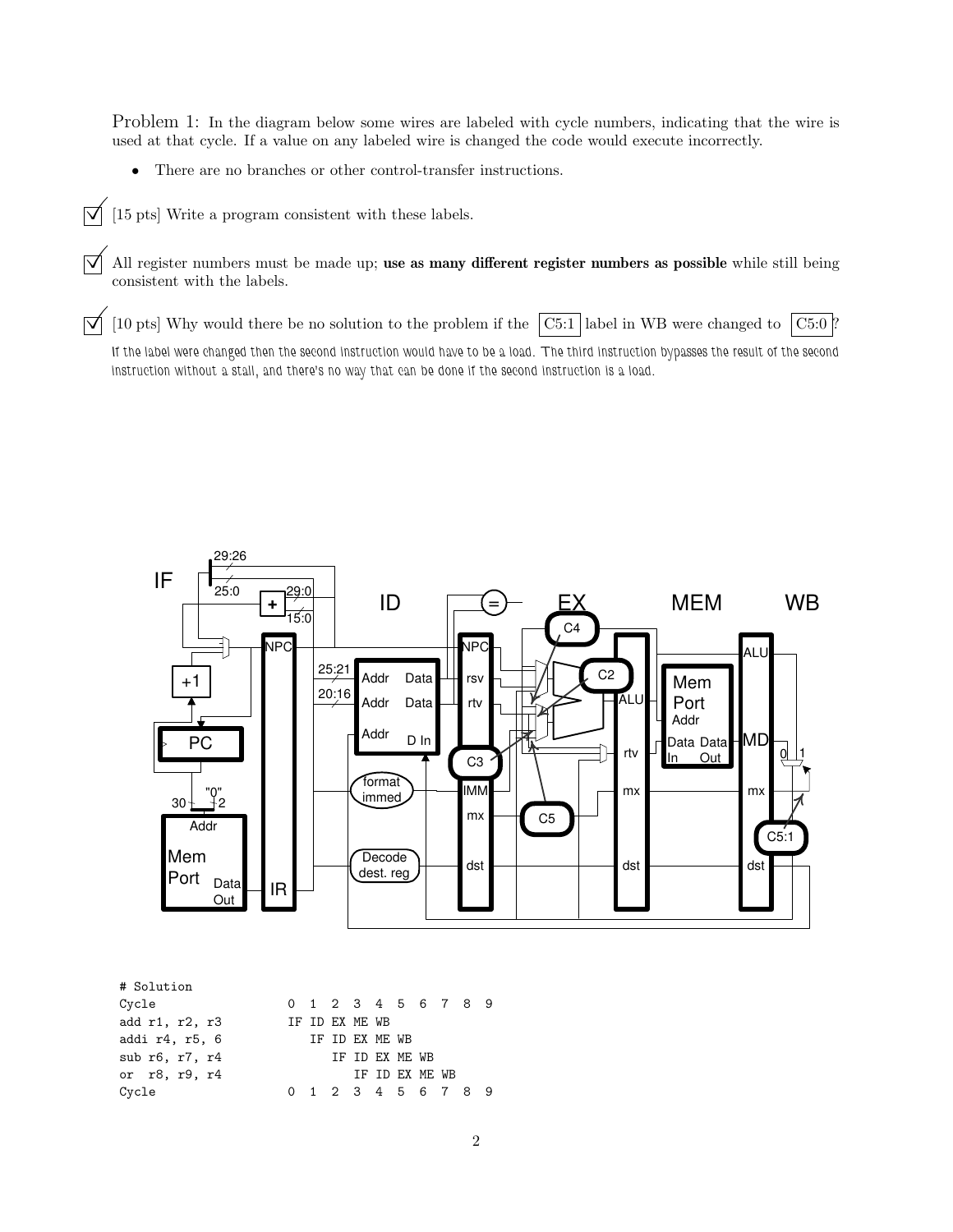Problem 2: In the diagram on the next page some wires are labeled with cycle numbers and corresponding values. For example, C1:8 indicates that at cycle 1 the pointed-to wire will hold an 8. Other wires are labeled just with cycle numbers, indicating that the wire is used at that cycle. If a value on any labeled wire is changed the code would execute incorrectly.

- Unlike other problems of this type all registers are different and there are no dependencies.
- The code contains at least one floating-point add and one floating-point multiply.

 $\boxed{\mathbf{I}}$  [10 pts] Write a program consistent with these labels; if a register number cannot be determined use rX or fX.

 $\overrightarrow{\mathsf{Q}}$  [5 pts] Complete the pipeline execution diagram.

 $\boxed{\bigtriangledown}$  [5 pts] Fill in the box on the lower-left of the diagram.

 $\vec{\triangledown}$  [5 pts] Your answer should have a FP multiply instruction. Explain how you knew it was a multiply. (Don't answer "because I already found the add.")

The C4:2 in A1/M3 indicates that in cycle 4 there is a multiply in M3. Working backward, that multiply had to be in ID in cycle 1, and so it's the first instruction.

 $\vec{\triangledown}$  [5 pts] Your answer should have a FP add instruction. Explain how you knew it was an add. (Don't answer, "because I already found the multiply.")

The C3:1 in the lower right indicates a stall in cycle 3. Such a stall could be because the decoding instruction (the third one, since it's cycle 3) is an add or a load. If it were an add then it would indeed have a structural hazard (thus requiring a stall) with the first instruction, a multiply. If it were a load then the only instruction it could have a structural hazard with is the second one, but there is no instruction type that would need the WF register at the same time, so it has to be an add.

The second instruction is a FP load. We know that because it's using the Data Out of the memory port, and when it reaches WB/F the WB register is zero (from the C2:0) and the WF register is 20 (from the C3:20). Many realized it was a load, few got the correct destination register.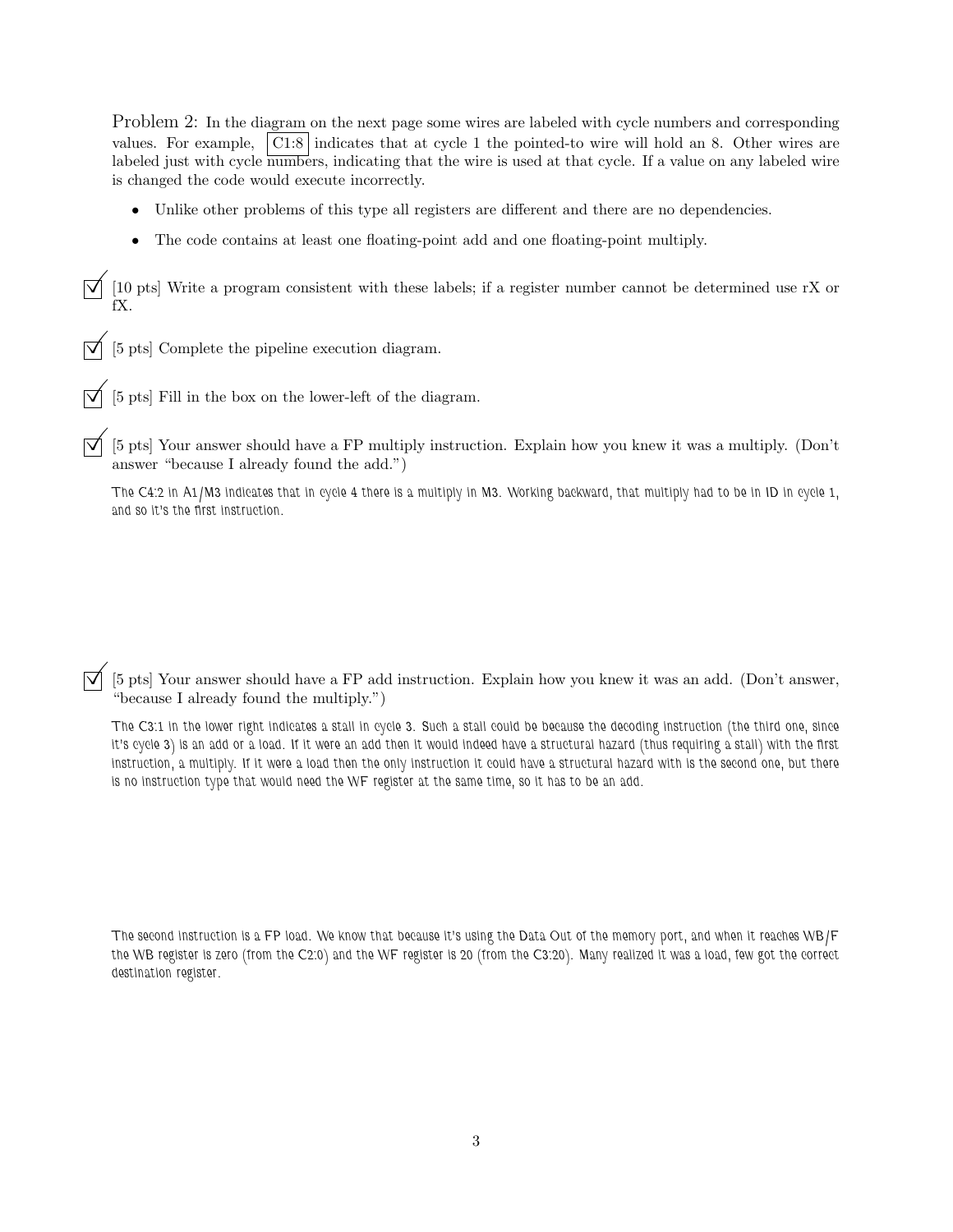

Be sure to complete all parts, including the justification for add and multiply.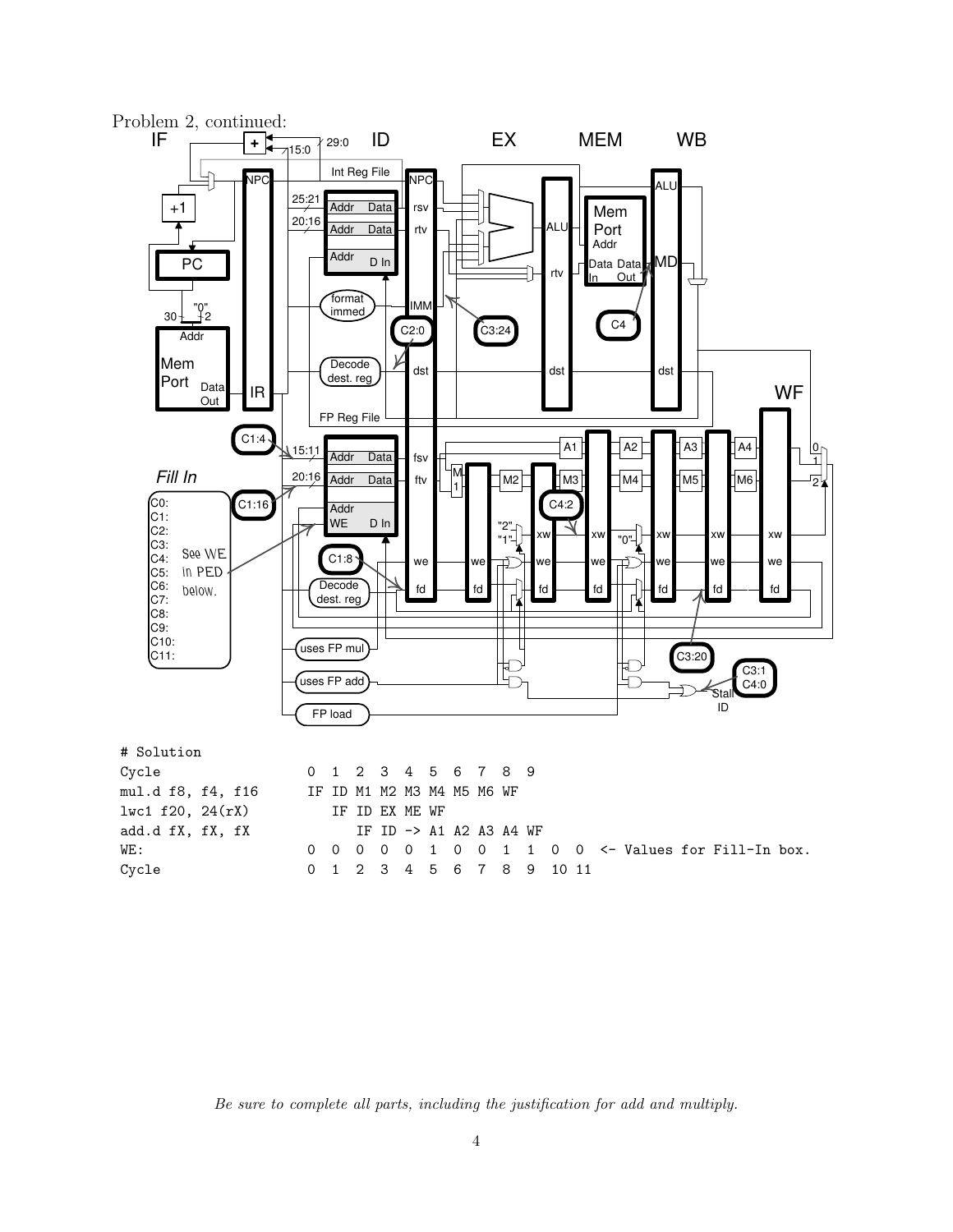Problem 3: Answer each question below.

(a) The encoding of the PowerPC lwzx r1, r2, r3 instruction is illustrated below, followed by the Type-R MIPS instruction format. [6 pts]

 $\overrightarrow{\mathsf{q}}$  If a field in the illustrated PowerPC instruction format has a counterpart in the MIPS R format draw an arrow between the fields. For example, an arrow should be drawn from OPCD to Opcode. Pay close attention to the register fields.

 $\triangledown$  If fields connected by an arrow are different sizes explain the significance of the difference. (What advantage or disadvantage would the format with the larger field have, if any.)

The smaller function field means that Type R can specify fewer functions than the PowerPC field. Having more opcode space is an advantage if those opcodes are needed.



 $OPCD \longrightarrow Opcode, RT \longrightarrow RD, RA \longrightarrow RS, RB \longrightarrow RT, XO \longrightarrow Function,$ 

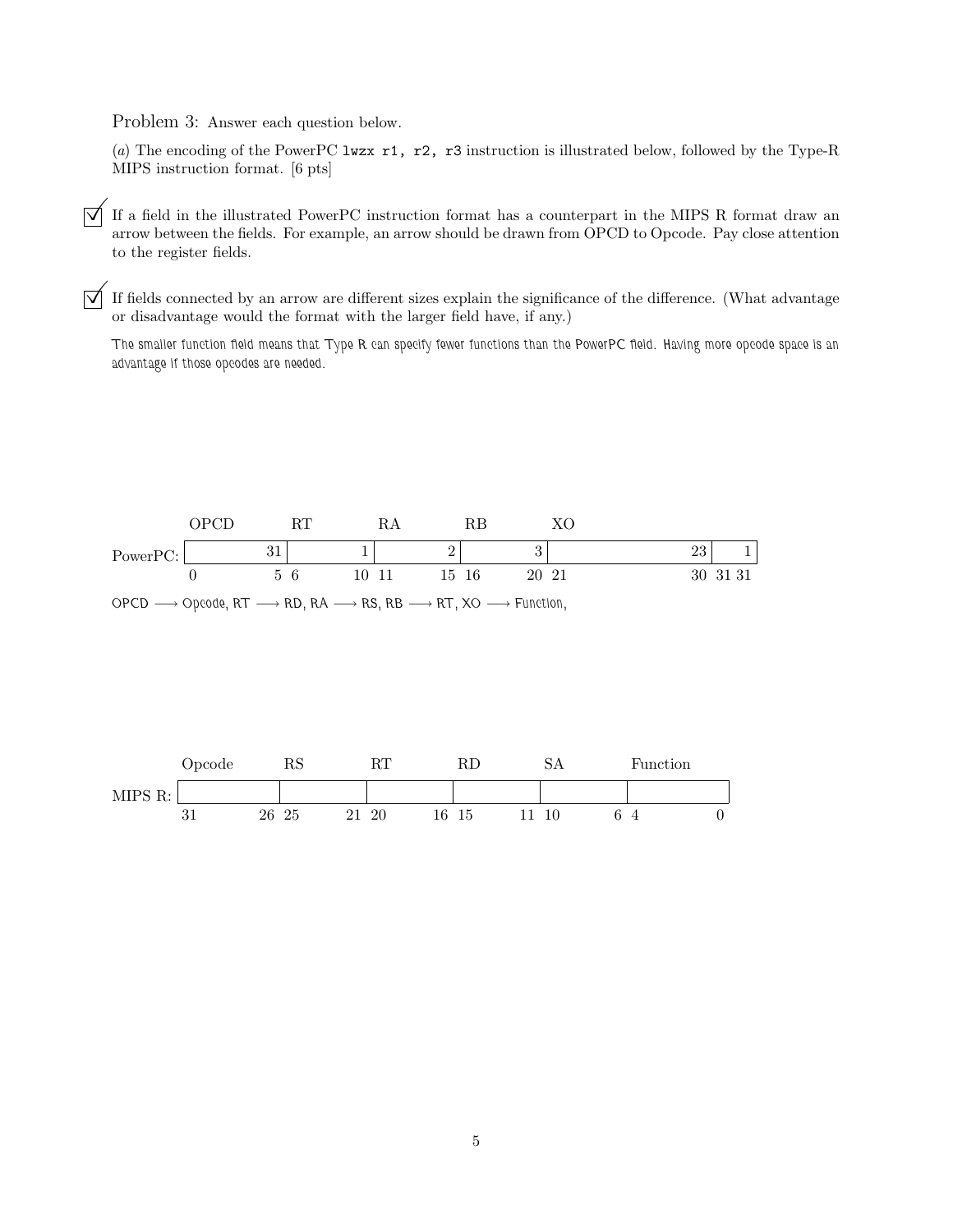(b) Suppose that your favorite program is both in the SPEC CPU2000 suite and in the suite used by a popular personal computing magazine and that the input data used for testing the program are also identical. You are considering buying two computers, A, and B. The spec testing shows that your favorite program is faster on  $A$  but the magazine's test shows that it is faster on  $B$ . The exact same model of machine  $A$  is used for running the spec test and the magazine's test, likewise for B. [6 pts]

©Provide <sup>a</sup> possible reason for the discrepancy, the reason should help explain why SPEC is used by the CPU research and development community. Note: In the original exam the text after discrepancy was offered as a hint.

Short answer: unlike the magazine's, the spec test would be specially compiled for each machine and might have taken advantage of some unique features of  $A$ .

When doing the spec testing the program can be compiled just for the tested machine. Personal computer magazines test programs in the form they are sold to customers, which is already compiled (and so in binary form). Therefore the magazine would test the same binary on both machines whereas those doing the spec testing would specially compile it for each machine, possible taking advantage of special features of A.

Grading Notes: Most missed the key point, that spec benchmarks are compiled for each test whereas end-user benchmark suites, as used by magazines, use just one binary.

Another common misconception is that spec does the testing. They don't, they provide the suite and specify the rules, but they don't actually test.

(c) SPEC members and associates are drawn from computer manufacturers, other industries, academia, and elsewhere. [6 pts]

© Would you trust SPEC benchmark results more (or less) if computer manufacturers were not allowed to join SPEC? Explain.

Both answers would be considered correct (that includes the reasoning):

I would trust them less because manufacturers have a very strong incentive to keep each other honest.

I would trust them more because manufacturers might want to make it look like future machines are faster by putting in benchmarks which would be faster on future processors but which are not the kinds of programs that many users would run.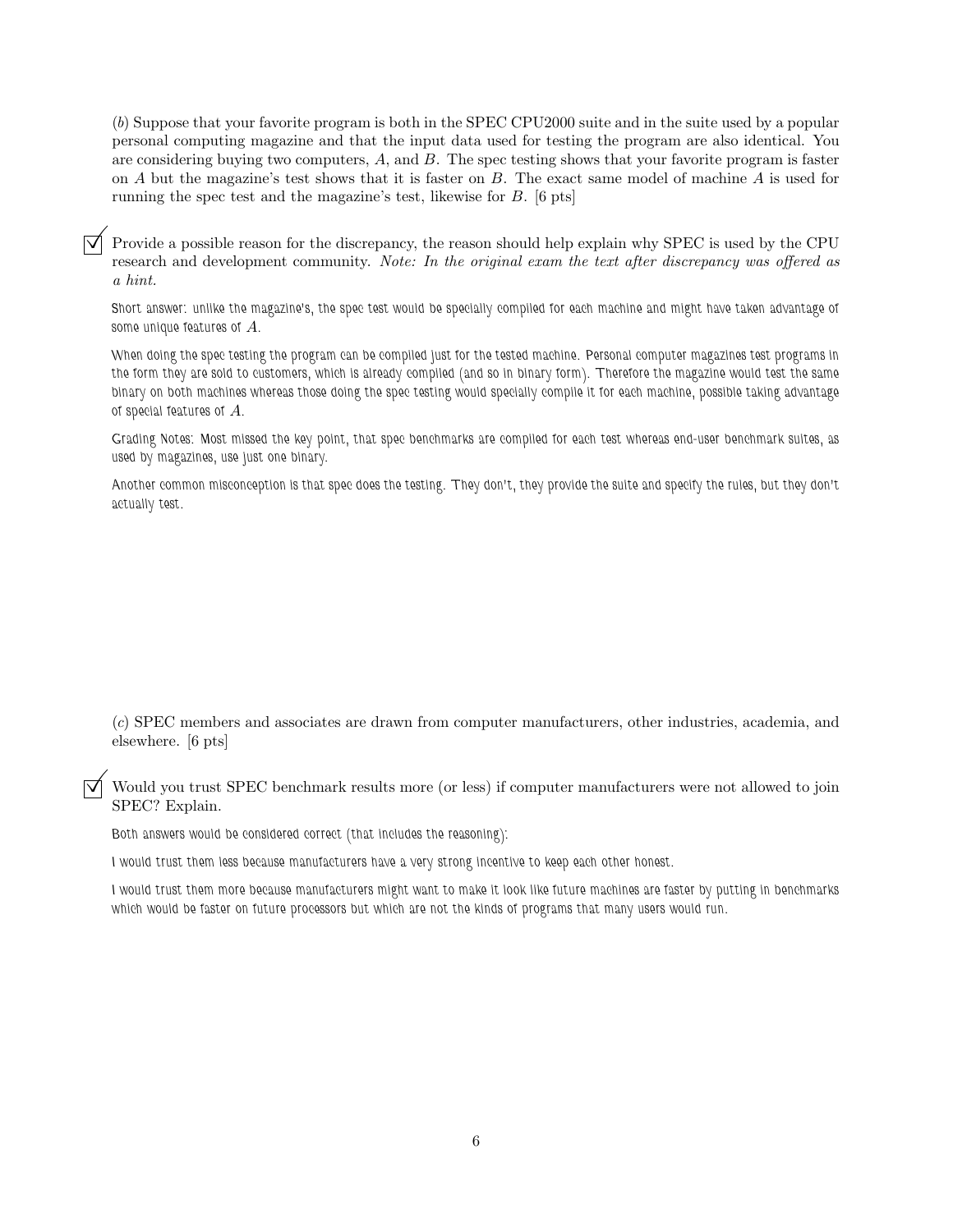(d) In class we saw that the optimized  $\pi$  program (reproduced below) ran faster than the unoptimized version (good) but also had higher CPI than the unoptimized version (bad). Note: the words "than the unoptimized version" was not included in the original exam. [7 pts]

## $\triangledown$  Why was the CPI higher?

Hint: It has to do with something you learned early in grade school.

```
double i, sum = 0;
for(i=1; i<5000; )
  {
    sum = sum + 4.0 / i;i \neq 2;sum = sum - 4.0 / i;i \neq 2;}
```
Optimization eliminated many instructions though not divides. Since divides take the longest the CPI went up, performance improved because there were much fewer instructions.

Grading Note: A surprising number of people answered that the optimizations included loop unrolling. The optimized example used in class did not, perhaps because there would be no performance improvement because execution time is dominated by the division dependencies and loop unrolling won't help that. What the optimizer did do is eliminate unneeded loads and stores and other instructions (reducing instruction count) and scheduled (re-arranged) the code to reduce stalls.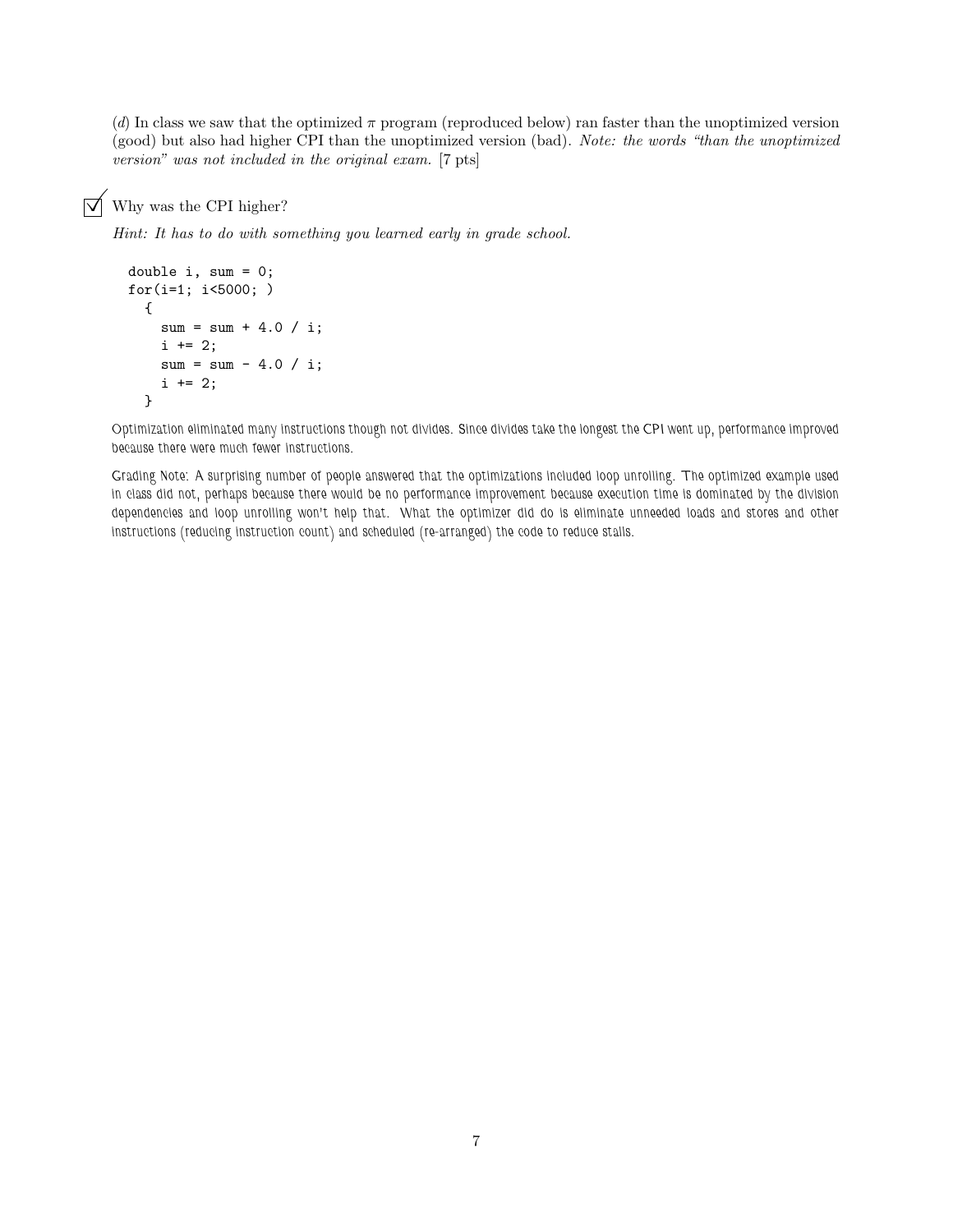Problem 4: Answer each question below.

(a) MMX and VIS are examples of ISA extensions that add packed-operand data types and instructions.[7 pts]

 $\triangledown$  How do packed-operand data types and instructions improve performance?

They allow simultaneous operations on several pairs of operands, a set of operands are packed together in a register and operated on by special instructions.

 $\triangledown$  Show a code example that can use such instructions and explain how they would be used.

```
// Before
extern char *a, *b, *c;
for(i=0; i<1024; i++) c[i] = a[i] + b[i];
// Before, assembler.
LOOP: // Iterates 1024 times.
lb t0, 0(t1)
lb t2, 0(t3)
add t4, t0, t2
sb t4, 0(t5)
addi t1, t1, 1
addi t3, t3, 1
bne t5, t6, LOOP
addi t5, t5, 1
// After, assembler.
LOOP: // Iterates 256 times.
lw t0, 0(t1)
lw t2, 0(t3)
add.pack8 t4, t0, t2 // Add assuming 8-bit quantities packed into register.
sw t4, 0(t5)
addi t1, t1, 4
addi t3, t3, 4
bne t5, t6, LOOP
addi t5, t5, 4
```